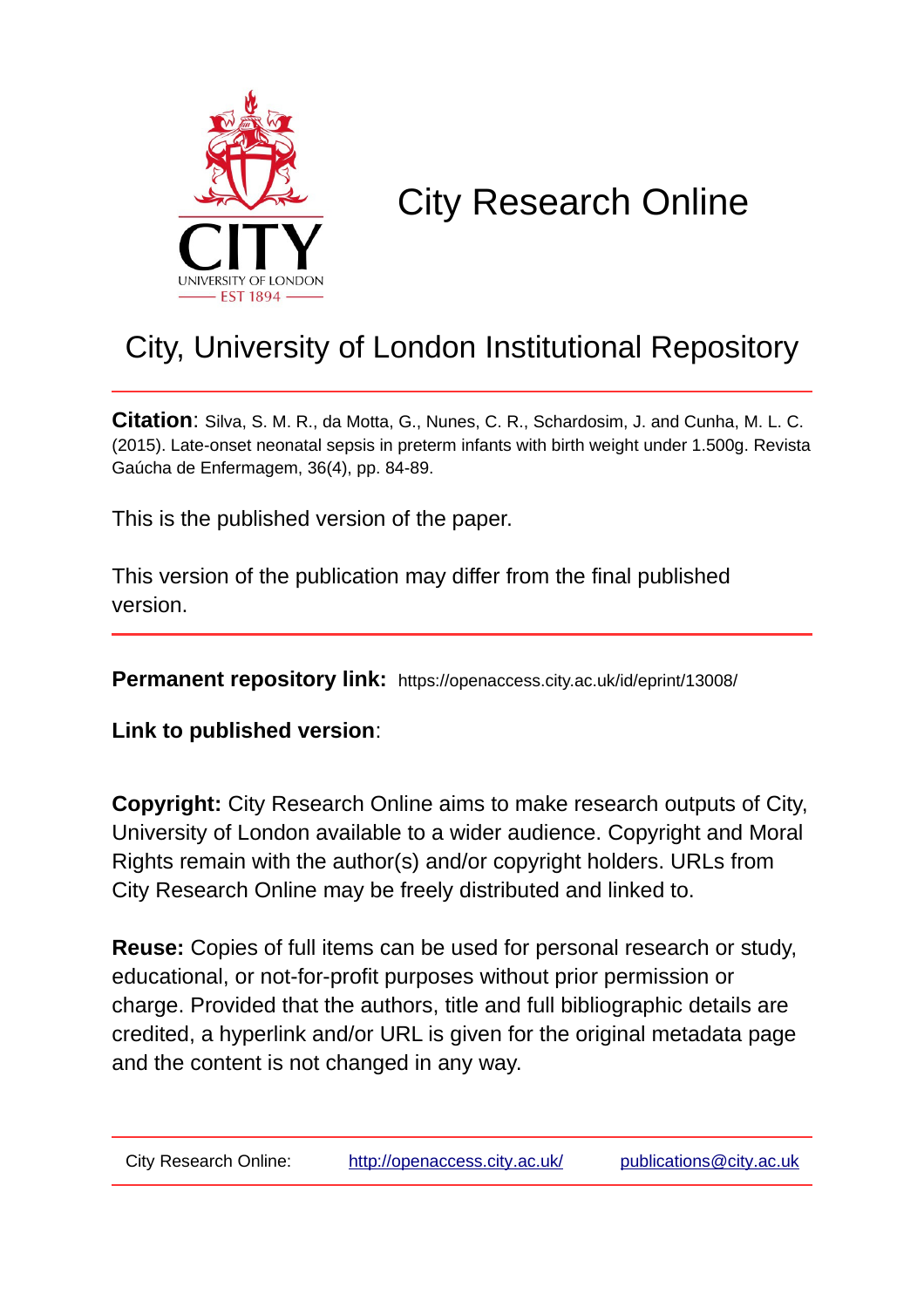# **Original article**

# **Late-onset neonatal sepsis in preterm infants with birth weight under 1.500 g**

*Sepse neonatal tardia em recém-nascidos pré-termo com peso ao nascer inferior a 1.500g Sepsis neonatal tardía en recién nacidos prematuros con peso al nacer menor que 1.500g*

**Stella Marys Rigatti Silvaa Giordana de Cássia Pinheiro da Mottab Cristiane Raupp Nunes**<sup>b</sup> **Juliana Machado Schardosim<sup>c</sup> Maria Luzia Chollopetz da Cunhad**



#### **ABSTRACT**

**Objective:** the research objective was to characterize preterm infants with birth weight under 1500 g, and to identify the incidence of late-onset neonatal sepsis among this population.

**Methods:** a prospective cohort study with a sample of 30 preterm newborns that weighed under 1500 g and were hospitalized in the NICU of the university hospital. Data were collected from January to December 2013 using a structured instrument.

**Results:** of the 30 neonates included in the study, 14 developed late-onset neonatal sepsis with a prevalence of coagulase-negative staphylococci.

**Conclusions:** the incidence of late-onset neonatal sepsis indicates a vulnerability in preterm infants due to immunological immaturity. These results reveal that knowledge of the profile of newborn infants admitted to the NICU and the risk factors to which they are exposed are central to the planning of nursing care for these patients. Future studies should address strategies for preventing nosocomial infection.

**Keywords:** Infant, newborn. Infant, premature. Sepsis. Intensive care units, neonatal. Neonatal nursing.

#### **RESUMO**

Objetivo: o objetivo da pesquisa foi caracterizar os recém-nascidos pré-termo nascidos com peso inferior a 1.500g e identificar a incidência de sepse neonatal tardia.

**Métodos:** realizou-se um estudo de coorte prospectivo, cuja amostra foi composta por 30 recém-nascidos pré-termo com peso inferior a 1.500g, internados em UTI Neonatal de um hospital universitário. A coleta de dados ocorreu de janeiro a dezembro de 2013 por meio de instrumento estruturado.

**Resultados:** foram incluídos 30 neonatos, dos quais 14 desenvolveram sepse neonatal tardia, prevalecendo o *Staphylococcus Coagulase* negativo.

**Conclusões:** a incidência de sepse neonatal tardia indica a vulnerabilidade desses pré-termos, devido à imaturidade imunológica dessa população. Assim, o conhecimento do perfi l dos RN internados na UTIN e os fatores de risco a que estão expostos são fundamentais para o planejamento dos cuidados de enfermagem desses pacientes. Futuros estudos são necessários para desenvolver estratégias para a prevenção da infecção nosocomial.

**Palavras-chave:** Recém-nascido. Prematuro. Sepse. Unidades de terapia intensiva neonatal. Enfermagem neonatal.

#### **RESUMEN**

**Objetivo:** el objetivo de la investigación fue caracterizar los recién nacidos prematuros con peso al nacer inferior a 1.500g e identificar la incidencia de sepsis neonatal tardía en ellos.

**Métodos:** se realizó un estudio de cohorte prospectivo, cuya muestra fue compuesta por 30 recién nacidos prematuros con peso inferior a 1.500g, hospitalizados en la UCI Neonatal de un hospital universitario. La recolección de datos se llevó a cabo a partir de enero a diciembre 2013 utilizando un instrumento estructurado.

**Resultados:** entre los 30 prematuros incluidos en el estudio, 14 desarrollaran sepsis neonatal tardía, siendo predominante el *Staphylococcus Coagulase* negativo.

**Conclusiones:** la incidencia de sepsis neonatal tardía muestra la vulnerabilidad de los prematuros, debido a la inmadurez inmunológica de esa población. Por lo tanto, el perfi l de RN del conocimiento admitido en la UCIN y los factores de riesgo a que están expuestos son fundamentales para la planificación de los cuidados de enfermería a los pacientes. Se necesitan más estudios para desarrollar estrategias para la prevención de la infección hospitalaria.

**Palabras clave:** Recién nacido. Prematuro. Sepsis. Unidades de cuidado intensivo neonatal. Enfermería neonatal.

DOI: http://dx.doi.org/10.1590/1983- 1447.2015.04.50892

<sup>a</sup> Santa Casa de Misericórdia de Porto Alegre, Centro de Neonatologia do Hospital Santa Clara. Porto Alegre, Rio Grande do Sul, Brasil.

b Hospital de Clínicas de Porto Alegre (HCPA). Porto Alegre, Rio Grande do Sul, Brasil.

c Universidade de Brasília (UnB). Faculdade de Ceilândia. Brasília, Distrito Federal, Brasil.

<sup>d</sup> Universidade Federal do Rio Grande do Sul (UFRGS), Escola de Enfermagem, Programa de Pós-Graduação em Enfermagem, Curso de Graduação em Enfermagem. Porto Alegre, Rio Grande do Sul, Brasil.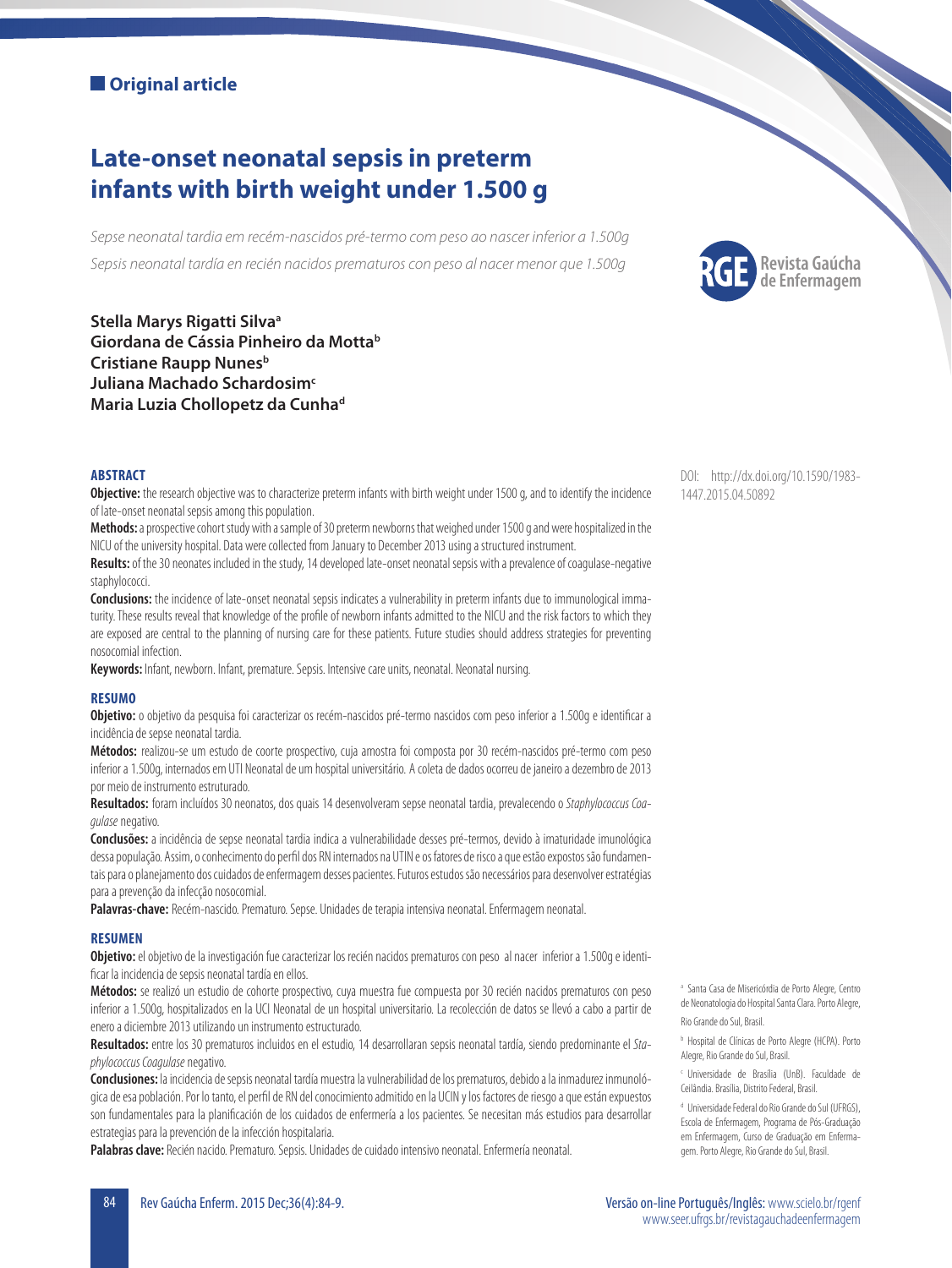## **EXISTENCIAL INTRODUCTION**

Premature births are associated to the high risk of neonatal mortality<sup>(1)</sup>. In Brazil the preterm birth rate is  $9.2\%^{(2)}$ . According to the World Health Organization, around 15 million premature infants are born every year all over the world. However, more than a million of these babies die shortly after birth, and many suffer from some type of lifelong physical, neurological or educational impairment, which generates high costs for their families and for society<sup>(2)</sup>.

In Brazil, an estimated 60% of infant mortality occurs in the neonatal period, and neonatal sepsis is one of the main causes of these deaths according to data from the mortality information system<sup>(3)</sup>.

Preterm birth is the major risk factor for neonatal sepsis. The risk of infection among preterm infants is 11 times greater than among full-term newborns<sup>(4)</sup>. Preterm newborns have immature skin and mucous barriers and an underdeveloped defence mechanism against infection. They are also immunodeficient in the production of immunoglobulin, in the complement system (C3 and C5) and in their capacity of opsonization and phagocytosis<sup>(4)</sup>. The lower the birth weight, the greater the risk of developing neonatal sepsis. Gestational age influences the risk of neonatal sepsis in the same way<sup>(5)</sup>.

Sepsis is defined by isolating an organism by means of a blood culture on the newborn with clinical symptoms of infection. In most studies, the isolation of an organism using blood cultures is considered evidence of neonatal sepsis<sup>(6)</sup>.

Neonatal sepsis is classified as early-onset and late-onset. In early-onset sepsis, the newborn shows symptoms in the first incomplete three days of life, that is, with less than 72 hours of age, and it is related to maternal risk factors. The bacteria found in the cultures are present in the birth canal. In late-onset sepsis, the symptoms occur from the fourth day of life, that is, with more than 72 hours of age. This form of sepsis is related to neonatal factors and generally affects newborns who are hospitalized in Neonatal Intensive Care Units (NICU), which means that it is acquired in the hospital environment<sup>(7)</sup>. Late-onset neonatal sepsis is strongly associated with the procedures and contamination present in the NICU. Preterm newborns are infected with microorganisms by indirect human contact with the contaminated environment. Consequently, horizontal transmission is a major factor in the development of late-onset neonatal sepsis and preventive interventions should be carried out in the NICU in order to minimize this exposure<sup>(3)</sup>.

The increased survival rates of preterm newborns elevates the rate of late-onset sepsis in the NICU. These newborns require long hospitalization periods and are submitted to several treatments and invasive procedures that put them at a higher risk of acquiring infection $(7)$ .

Late-onset neonatal sepsis is more common in premature infants with a low birth weight. Studies conducted in the United States found that newborn babies weighing less than 1500 g developed one or more episodes of late-onset neonatal sepsis with positive blood cultures<sup>(8)</sup>. If sepsis is not diagnosed in the initial stages, the newborn may rapidly evolve to septic shock, disseminated intravascular coagulation and death<sup>(9-10)</sup>. Neonatal sepsis with the consequent septic shock is a major cause of infant morbidity and mortality<sup>(10)</sup>. Preterm newborns who have had neonatal sepsis have a higher risk of late neurodevelopment, especially difficulties in learning, cognition, cerebral palsy and hearing and visual deficits at the corrected age of 2. Gram-positive microorganisms are associated with cognitive and motor delays in these newborns(10). Although septic shock is a serious outcome that raises the rates of morbidity and mortality, some promising strategies have been evaluated to prevent its onset<sup>(11)</sup>.

Clinical studies suggest that the permanence of a central venous catheter, the use of mechanical ventilation, enteric feeding and skin sores are high-risk factors for late-onset neonatal sepsis, and that preventive strategies should be adopted in NICU to reduce colonization<sup>(12)</sup>.

Most studies with newborns with a birth weight of under 1500 g are from foreign literature. In Brazil, there is a shortage of studies published on the subject of newborns with extremely low and very low birth weight and a lack of research conducted by nurses, which stresses the importance of research with preterm infants who are highly susceptible to infection. Therefore, the guiding question of this study is: what are the characteristics of preterm infants weighing under 1500 g that develop late neonatal sepsis? The results of this study can contribute to the investigation of late-onset neonatal sepsis among premature babies. Unlike full-term newborns, this population has unique immunological characteristics due to immaturity and therefore require a specific study. Since nurses must provide more prolonged care, they must be aware of the susceptibility of these patients and pay extra attention to the risk factors. As team managers, nurses must plan care in order to minimize the risks and prevent infections in the NICU.

The aim of this paper is to characterize preterm infants with birth weight under 1500 g, and to identify the incidence of late-onset neonatal sepsis among this population.

### **METHODS**

This is a prospective cohort study with a sample group consisting of preterm infants born weighing less than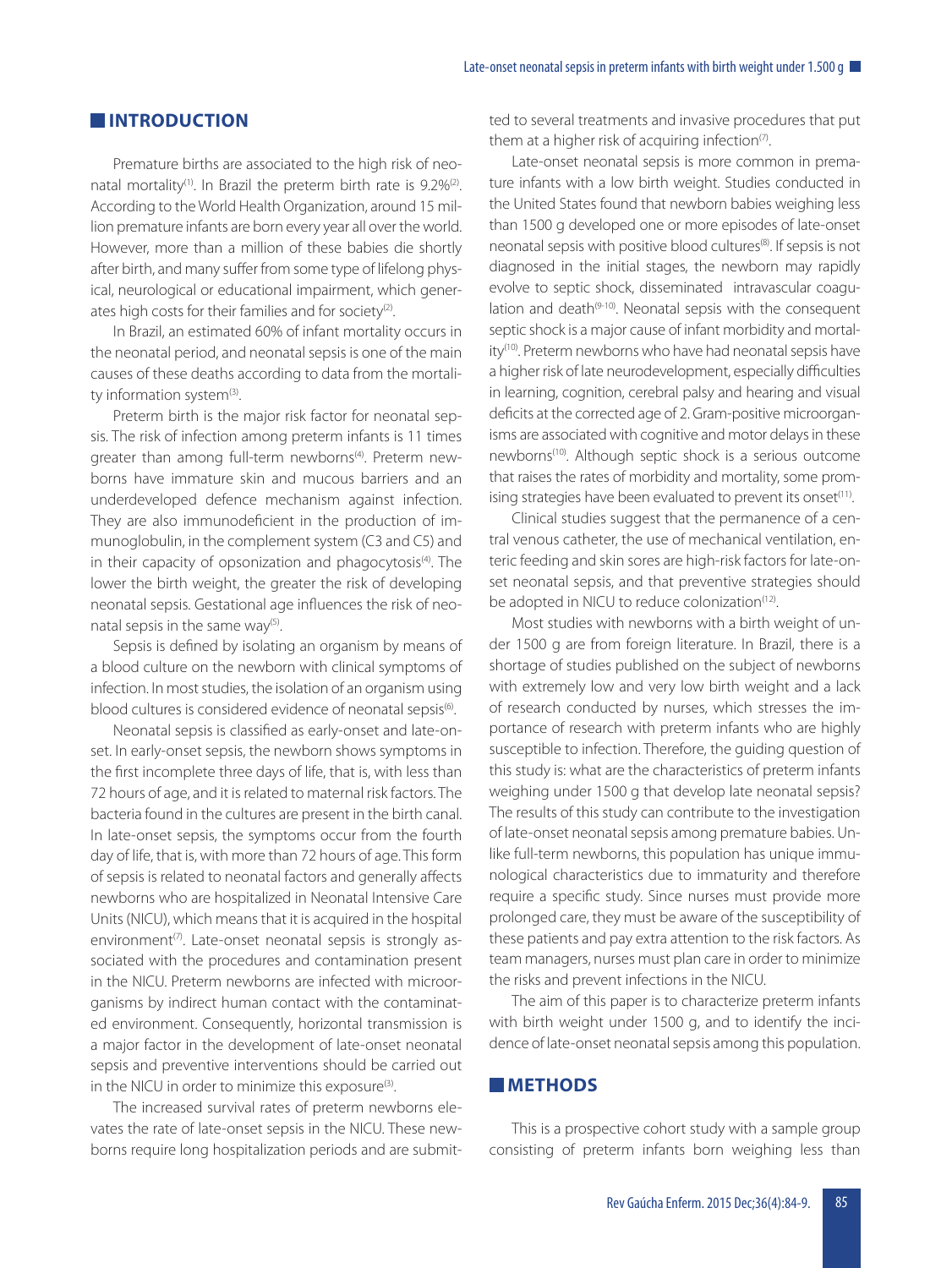1500 g, from 1/1/2013 to 12/31/2013. The sample group included newborns of the Hospital de Clínicas de Porto Alegre (HCPA) weighing less than 1500 g and admitted in the NICU shortly after birth. The criteria for exclusion were preterm infants with a congenital malformation; infants of mothers who tested positive for human immunodeficiency virus; infants of mothers with any of the following infections: syphilis, toxoplasmosis, hepatitis, rubella, chickenpox during pregnancy; infants of mothers with a membrane rupture  $\geq 18$  hours before labour, with fever  $\geq 37.8^{\circ}$  C, with infection of the ovary or other bacterial infection that can be transmitted to the foetus; infants of mothers undergoing chemotherapy and preterm infants with suspected infection at the time of birth.

After authorization of the parents, data were collected using a standardized form and the electronic and paper medical records. This instrument contained demographic variables (sex, multiple birth and type of labour) and clinical variables of the preterm infants that participated in the study. The variables that were considered risk factors for late-onset neonatal sepsis were use and permanence of a central venous catheter, time and permanence of mechanical ventilation, NPO time (*Nil Per Os*; Latin for nothing by mouth), use and time of enteral and parenteral nutrition. This study observed the use of mechanical ventilation, use of endotracheal tube in pressure support ventilation or pressure controlled ventilation on the newborn. The use of a nasal prongs associated to continuous positive airway pressure (CPAP) was also investigated. The observed central venous catheter (CVC) included the use of the peripherally inserted central catheter (PICC), the umbilical arterial catheter (UAC) or the umbilical venous catheter (UVC). The definition of late-onset neonatal sepsis as based on the criteria found in literature<sup>(5)</sup>, according to the "gold standard" for a positive blood culture diagnosis obtained after 72 hours of age of the newborn.

Data collected in the instrument were entered into an Excel for Windows spreadsheet. Data were subjected to descriptive analysis with absolute number and percentage for the categorical variables and average, standard deviation, median and interquartile range for the quantitative variables, according to the distribution of these variables. Data were analysed using the PASW Statistics programme (Predictive Analytics Software) version 18.0.

The project was approved by the Comitê de Ética em Pesquisa com Seres Humanos of the Hospital de Clínicas de Porto Alegre, under protocol number 12-0361. The parents/persons responsible authorized the participation of the infants and signed an informed consent statement. The researchers signed a statement for the use of data from the patients' medical records. This study was extracted from a master´s dissertation titled *"Características dos recém-nascidos pré-termo com peso inferior a 1.500g e sepse neonatal"*(13).

#### **RESULTS**

In 2013, 3938 infants were born in the HCPA. Of these infants, 75 were born weighing less than 1500 g. Thirty three (33) newborns were excluded from the study. Of these 33, 15 were the infants of mothers with suspected infection at the moment of delivery, four died during the first hours of life, nine were the infants of mothers with ruptured membrane more than 18 hours prior to delivery, two infants had congenital syphilis, one newborn had a congenital malformation, one was the infant of a mother with HIV, and one infant had suspected sepsis at birth. One newborn passed away and tested positive for sepsis the first 72 hours after birth. There was no death in the sample during the period of hospitalization in the NICU. It was not possible to obtain the signature for the informed consent statement of eleven newborns. Therefore, the study comprised 30 preterm infants born from January to December 2013. Table 1 shows the clinical and demographic characteristics of the infants.

In relation to adaptation to extrauterine life, most of the newborns required neonatal resuscitation manoeuvres in the delivery room, and five (17%) newborns required endotracheal intubation in the delivery room. As for the development of other diseases or complications, five newborns (17%) had neonatal respiratory distress syndrome (NRDS), five suffered from bronchopulmonary dysplasia (17%) and one infant suffered from necrotizing enterocolitis (3.3%).

All ventilatory support was initiated in the first 24 hours of life. Most cases (96.6%) required central venous catheter (CVC), with a higher prevalence of the PICC. The catheters were inserted on the first day of life of the newborn. The permanence and type of CVC are described below. In relation to total parenteral nutrition (TPN), 28 (93.3%) newborns relied on this therapy, followed by feeding through orogastric or oroenteric tubes (OGT/OET) (Table 2).

The diagnosis of late-onset sepsis was bacteriological confirmation by means of positive blood cultures. Among the studied newborns, 14 newborns (47%) had positive blood cultures. The most common microorganism was coagulase-negative staphylococci (Table 3).

### **N**DISCUSSION

Late-onset sepsis is a major cause of morbidity and mortality<sup>(5)</sup>. In this study there was no death in the sample during the hospitalization period in the NICU. However,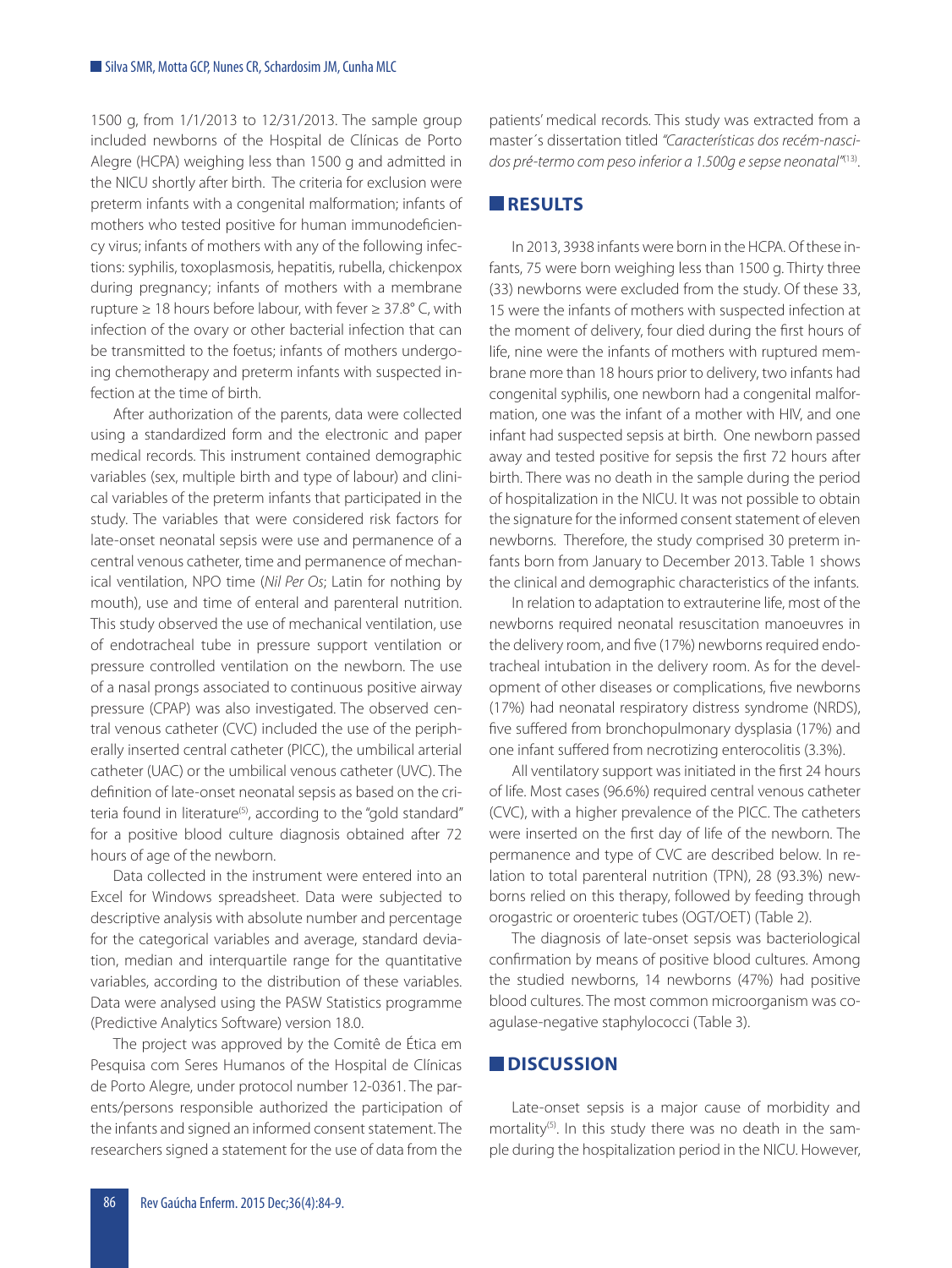**Table 1** – Clinical and demographic characteristics of the preterm newborns. Porto Alegre, RS, 2013

| <b>Baseline characteristics of the</b><br>sample | $n=30$              |
|--------------------------------------------------|---------------------|
| Sex (Female)                                     | 22(73)              |
| Twin                                             | 8(27)               |
| Type of labour (c-section)                       | 23 (78)             |
| <b>Resuscitation manoeuvres</b>                  | 20 (67)             |
| <b>Weight/Gestational Age Ratio</b>              |                     |
| AGA                                              | 15(50)              |
| SGA                                              | 15(50)              |
| Birth weight                                     | $1118.5 \pm 241.5*$ |
| Apgar score                                      |                     |
| 1 <sup>st</sup> minute                           | $5 + 2^*$           |
| 5 <sup>th</sup> minute                           | $7 \pm 1*$          |
| <b>Paediatric Gestational Age (weeks)</b>        | $28 \pm 2*$         |
| Late-onset sepsis with positive<br>blood culture | 14(47)              |
| Hospitalized in the NICU (days)                  | $37(25-60)$ **      |
| Days of life on discharge                        | $62 + 27*$          |

Source: Research data, 2014.

\* Data expressed n (%). \*Average ± standard deviation; \*\*Median and interquartile range. AGA: Appropriate for gestational age; SGA: Small for gestational age; NICU: Neonatal intensive care unit.

researchers<sup>(5)</sup> found that the percentage of deaths among newborns who developed late-onset sepsis was 18%, compared to 7% of the newborns that did not develop sepsis. The study also found a higher number of deaths among newborns with sepsis by gram-negative infection than by sepsis caused by fungi and gram-positive organisms<sup>(5)</sup>.

The present study showed a high incidence of diagnosed neonatal late-onset sepsis by gram-positive organisms verified through positive blood cultures. North-American authors<sup>(8)</sup> showed that the risk of late-onset sepsis in newborns increases as gestational age decreases. The incidence of sepsis was 20% in newborns with 28 weeks and 58% among newborns with a gestational age of 22 weeks<sup>(8)</sup>. However, another study<sup>(5)</sup> that accompanied 6215 newborns showed a prevalence of 21% of late-onset sepsis among the newborns.

In relation to the risk factors for neonatal sepsis evaluated in this study, we found high rates of MV and CPAP. Corroborating this data, other researchers show that the use of MV is associated with a higher risk of late-onset sepsis $(5, 12)$ . A Brazilian study showed that newborns who developed sepsis were more exposed to invasive procedures, including the use of MV, PICC and surgical procedures, and 80%

**Table 2** – Distribution of technologies used with the newborns in relation to type and duration during hospitalization. Porto Alegre, RS, 2013

| <b>Variables</b>                               | $n=30$              |
|------------------------------------------------|---------------------|
| Using MV (ETT)< 24 hours of life               | 15(50)              |
| Use of CPAP (nasal prong)< 24<br>hours of life | 14(74)              |
| Did not use MV or CPAP                         | 1(5)                |
| Days of MV                                     | $7(5-27)$ **        |
| <b>Days of CPAP</b>                            | $5(2-11)$ **        |
| <b>Total days of CVC</b>                       | 27 (15-34)**        |
| <b>Days of simultaneous CVC</b>                | $4(1-7)$ **         |
| <b>Use of simultaneous CVC</b>                 | 14(47)              |
| PICC + umbilical arterial catheter             | 6(20)               |
| $\text{PICC}$ + umbilical venous catheter      | 2(6.7)              |
| $\text{PICC} + \text{UAC} + \text{UVC}$        | 5(17)               |
| $IJAC + IJVC$                                  | 1(3.3)              |
| <b>PICC only</b>                               | 16(53)              |
| Use of TPN (patients)                          | 28 (93.3)           |
| <b>Days of NPT</b>                             | $15(9.5 - 22.2)$ ** |
| <b>NPO time (days)</b>                         | $3(1.0 - 5.5)^{**}$ |
| Use of OGT/OET (days)                          | 40 $(25-48)$ **     |

Source: Research data, 2014.

\* Data expressed n (%). \*Average ± standard deviation; \*\*Median and interquartile range. MV: Mechanical Ventilation; ETT: Endotracheal Tube; CPAP: Continuous positive airway pressure; CVC: Central venous catheter; PICC: Peripherally inserted central catheter; UAC: umbilical arterial catheter; UVC: umbilical venous catheter; TPN: Total parenteral nutrition; NPO: Nothing by mouth; OGT: orogastric tube; OET: oroenteric tube.

**Table 3** – Types of micro-organisms identified in newborns with confirmed late-onset sepsis. Porto Alegre, RS, 2013

| <b>Micro-organisms</b>                     | $n = 14$ |
|--------------------------------------------|----------|
| <b>Gram-positive organisms</b>             |          |
| Coagulase-negative S.                      | 12 (86)  |
| Coagulase-negative S. and Enterococcus sp. | 1(7)     |
| <b>Fungus</b>                              |          |
| Candida Parapsilosis                       | 1()      |
| Source: Research data, 2014.               |          |

Data expressed in n (%). S.: *Sthaphilococcus*

of the newborns with diagnosed sepsis underwent MV  $(p<0.001)^{(12)}$ . In this study, the median duration of MV was 7 (5 - 27) days. The risk of late-onset sepsis increases as the number of MV days increases<sup>(5)</sup>. A multicentre research trial in North America<sup>(5)</sup> showed that 50% of the newborns that underwent MV for 28 days or more developed late-onset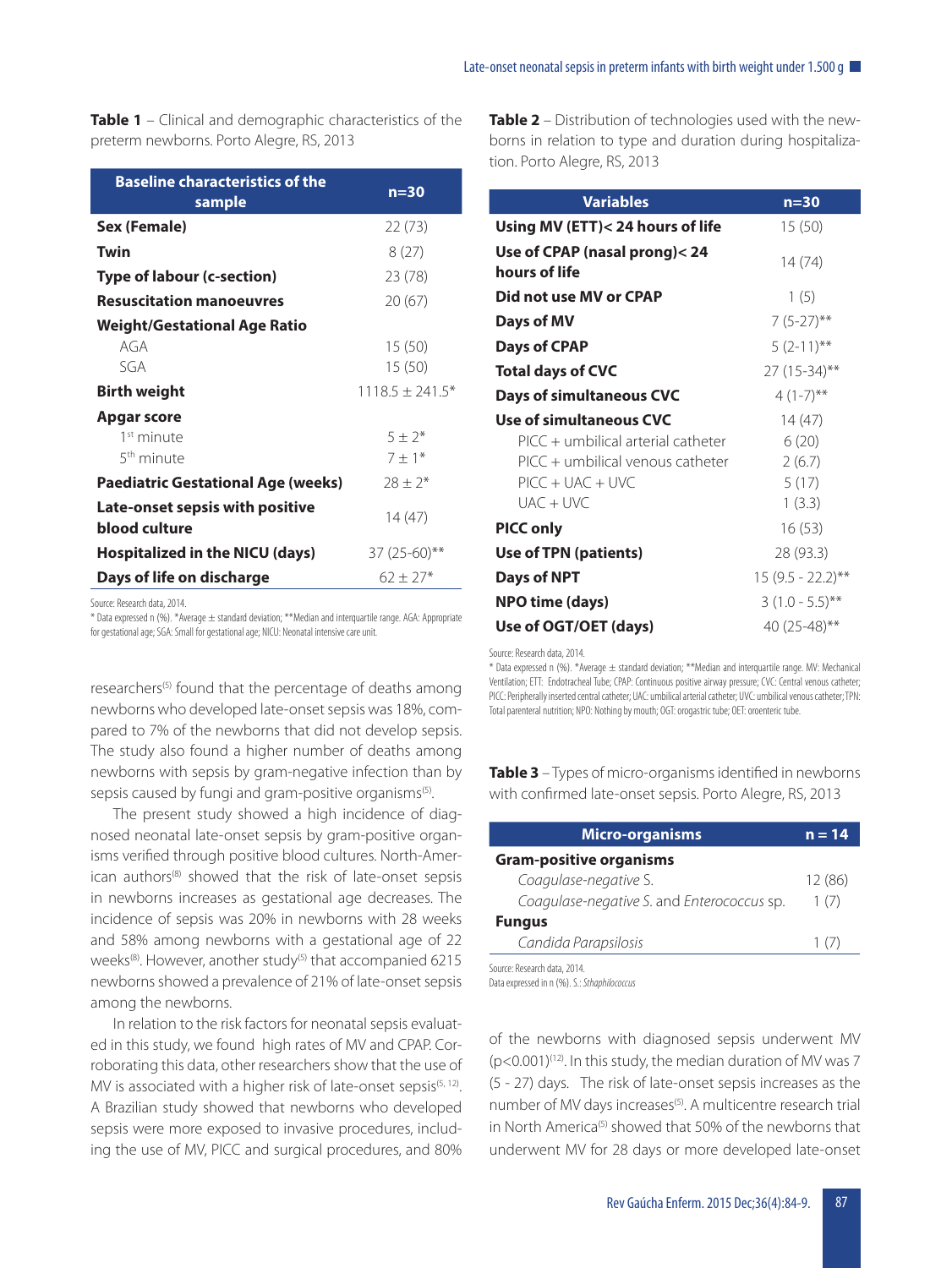sepsis, while only 9% of newborns that underwent MV for 7 days or more developed late-onset sepsis. The same study<sup>(5)</sup> also showed that newborns who developed late-onset sepsis underwent MV for longer that the newborns who did not develop sepsis.

Only CPAP was used for most of the sample during the first 24 hours of life. A study conducted in Norway<sup>(14)</sup> showed that sepsis was more frequent among the newborns who used CPAP in the first 24 hours than among the newborns who underwent MV for the same period. The reason for this association, according to the authors $(14)$ is nosocomial, since after the third day of age, the upper airways of newborns are colonized by coagulase-negative S. and *S. Aureus*, while the lower airways of intubated newborns are considered sterile. The intense flow of gases, the manipulation of prongs and nasopharyngeal aspiration damage the immature mucous membranes and break the defence barriers, which paves the way for nosocomial bacterial infection. This would explain the association and suggests that institutions and professionals should remain alert to these risk factors<sup>(14)</sup>.

Most of the sample used CVC for many days, which several studies consider the key risk factor for neonatal sepsis. A Brazilian trial<sup>(12)</sup> that assessed the risk factors for late-onset sepsis found that there were more cases of infection among the newborns who were submitted to PICC for more than 11 days (76.2%) than among the newborns who were not submitted to PICC (23.8%) (p<0.0001). Consequently, CVC in that study was considered a significant predictor for late-onset neonatal sepsis, since the prevalence of late-onset neonatal sepsis was 397% greater among the newborns that received a PICC for 11 days or more<sup>(12)</sup>.

A large part of the sample of this study used TPN for several days, and the time that the newborns remained in NPO also put them at greater risk of acquiring infections. Researchers<sup>(5)</sup> found that there were more cases of late-onset sepsis among newborns subjected to TPN and that the risk increases as the number of days of TPN via CVC increases. A study(15) carried out in Canada that aimed to examine the association between early enteral nutrition and late-onset sepsis by coagulase-negative S. found that the newborns with very low birth weight who received enteral nutrition before 24 hours of age remained less days in TPN. Probably on account of the reduced number of days of NPT and the reduced risks associated with the need to use catheters, the number of cases of late-onset sepsis by coagulase-negative S. was significantly lower in newborns who received early enteral nutrition<sup>(15)</sup>. Other studies also demonstrate the benefits of early enteral nutrition on intestinal microbiota and the reduced use of TPN(16).

This study revealed a high percentage of newborns with positive blood culture, especially for the microorganism coagulase-negative S.. Other authors reported coagulase-negative S. as the most frequent microorganism $(5,17-18)$ . A study $(18)$ conducted in Taiwan found a high prevalence of neonatal sepsis caused by coagulase-negative S., although the mortality associated with sepsis by coagulase-negative S. was 2.4%.

It should be noted that coagulase-negative S. is not associated with more serious infections and higher mortality, but it is considered one of the most resistant microorganisms to the antibiotics that are routinely used in the NICU(17). In this study, there was a case of infection by *Candida parapsilosis*. This fungus is considered rare, but similar studies have shown that it has a high mortality rate<sup>(18-19)</sup>.

Most nosocomial infections acquired in the NICU are the result of procedures to preserve the life of these newborns, so it is difficult to reduce the infection rate by merely limiting the number of procedures. In addition, it is not acceptable to consider these infections as a consequence of neonatal intensive care. It is therefore the responsibility of the healthcare team to minimize the risks of infection and to safely perform invasive procedures when necessary. Prevention strategies of adult and paediatric ICU may be equally effective in the NICU<sup>(11)</sup>. Strategies to reduce late-onset sepsis must be implemented and constantly reviewed to reduce colonization<sup>(12,20)</sup>. Changes in routines can have a major impact on reducing the rates of neonatal infection and preventing morbidity and mortality<sup>(20)</sup>.

The limitations of this study are related to the study population. The newborns weighing less than 1500 grams admitted to the NICU comprise a group with a low number of births and a low survival rate, which can impair inclusion and follow-up of these patients.

#### **CONCLUSIONS**

The incidence of late-onset neonatal sepsis in newborns weighing less than 1500 g is a constant concern of nurses care due to the vulnerability of preterm infants and the intensive need of technology. In addition, the immunological immaturity of this population and the invasive procedures performed in the NICU are risk factors for the development of late-onset sepsis. Greater knowledge of the profile of newborns in the NICU and the risk factors to which they are exposed are fundamental for the planning of nursing care for these patients.

Nursing plays a relevant role in the care of preterm infants in the NICU, so nurses must be attentive to these risk factors in order to prevent infection and promote individualized care for newborns.